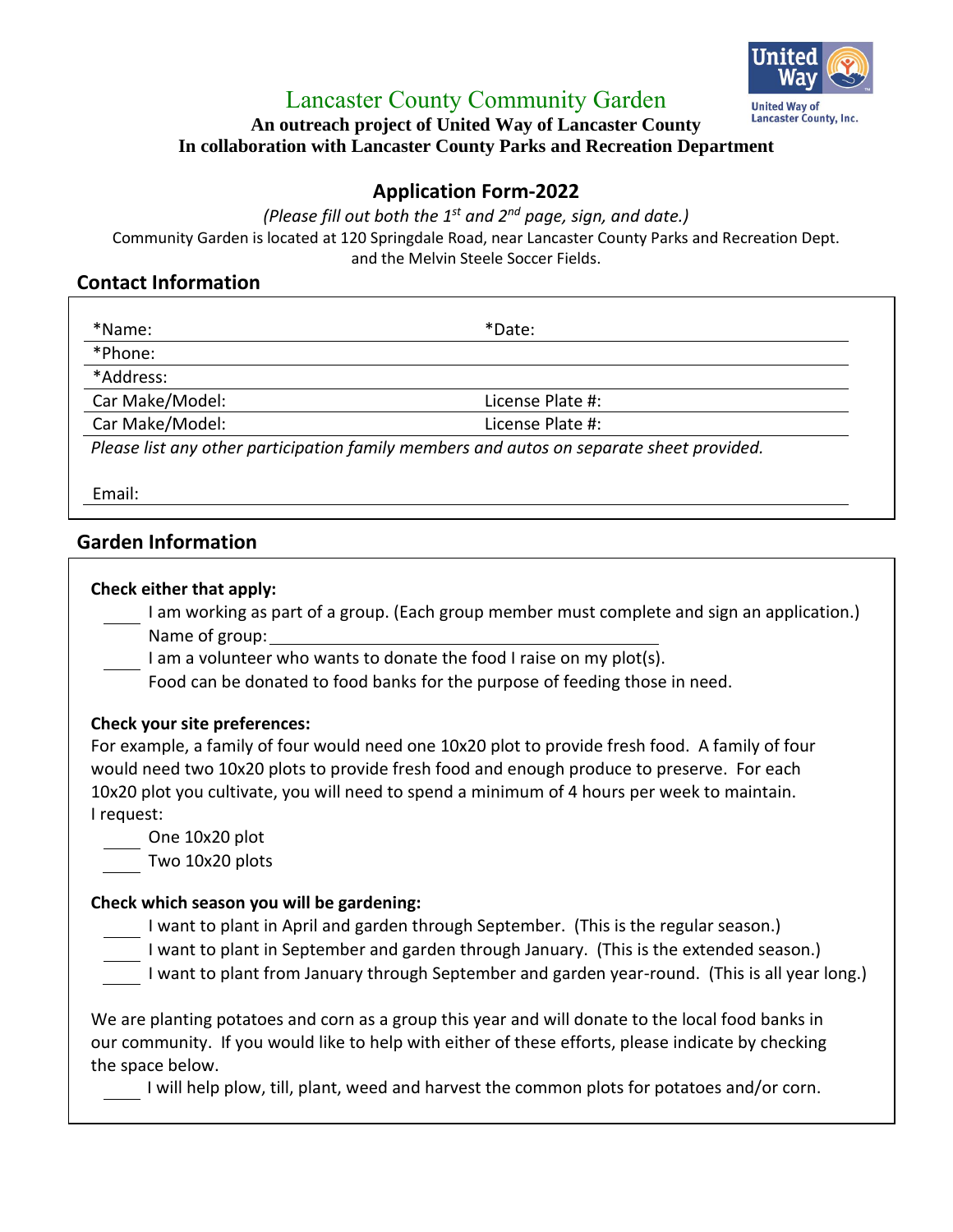

## Lancaster County Community Garden

### **An outreach project of United Way of Lancaster County In collaboration with Lancaster County Parks and Recreation Department**

| Check all that apply to you: |                                                         |  |  |  |
|------------------------------|---------------------------------------------------------|--|--|--|
|                              | I am a senior citizen over 65                           |  |  |  |
|                              | This is my first year gardening                         |  |  |  |
|                              | I need help my garden                                   |  |  |  |
|                              | I am physically disabled                                |  |  |  |
|                              | I am an experienced gardener                            |  |  |  |
|                              | I am interested in being a Pod Key-Holder               |  |  |  |
|                              | I am interested in being on the Grounds Committee       |  |  |  |
|                              | I am interested in becoming a Garden Council Member     |  |  |  |
|                              | I am interested in being on the Kiddie Korner Committee |  |  |  |
|                              | I am interested in being on the Fund-Raising Committee  |  |  |  |
|                              |                                                         |  |  |  |

## **LANCASTER COUNTY COMMUNITY GARDEN COUNCIL RESERVES THE RIGHT TO ASSIGN PLOTS BASED ON NEED, DATE OF APPLICATION, PLOT SIZE REQUIREMENTS AND ANY OTHER FACTORS DETERMINED APPROPRIATE BY THE GARDEN COUNCIL. THE GARDEN COUNCIL WILL SEPARATE YEAR-ROUND AND EXTENDED SEASON PLOTS FROM REGULAR SEASON PLOTS. GARDEN PLOTS WILL BE INDIVIDUALLY TILLED TWICE A YEAR ON A PREDETERMINED SCHEDULE.**

I have been provided with a copy of the **Rules for Participants and Volunteers**. I have read or had read to me the **Rules for Participants and Volunteers** and I agree to follow the rules. I agree to wear my ID at all times while at the garden site. I agree to plant, maintain (weed), and harvest the plots assigned to me to the best of my ability. I also agree to maintain (weed and mow) all walkways surrounding my plot(s) and to be a good neighbor in this garden community and to be respectful of others and their plot(s). I will participate at planned Community Garden Events and Workdays to the best of my abilities.

**I understand that the Garden Council retains the right to re-assign, till-in or cancel garden membership on any garden plots that are not maintained and deemed abandoned.** 

I understand that neither the garden group nor owners of the land are responsible for my actions. I THEREFORE AGREE TO HOLD HARMLESS THE GARDEN GROUP AND OWNERS OF THE LAND FOR ANY LIABILITY, DAMAGE, LOSS OR CLAIM THAT OCCURS IN CONNECTION WITH USE OF THE GARDEN BY ME OR ANY OF MY GUESTS.

Signature: **Date:** Date: **Date:** Date: **Date: Date: Date: Date: Date: Date: Date: Date: Date: Date: Date: Date: Date: Date: Date: Date: Date: Date: Date: Date: Date: Date: Date:** 

*If under (age18) signature of Parent or Legal Guardian*